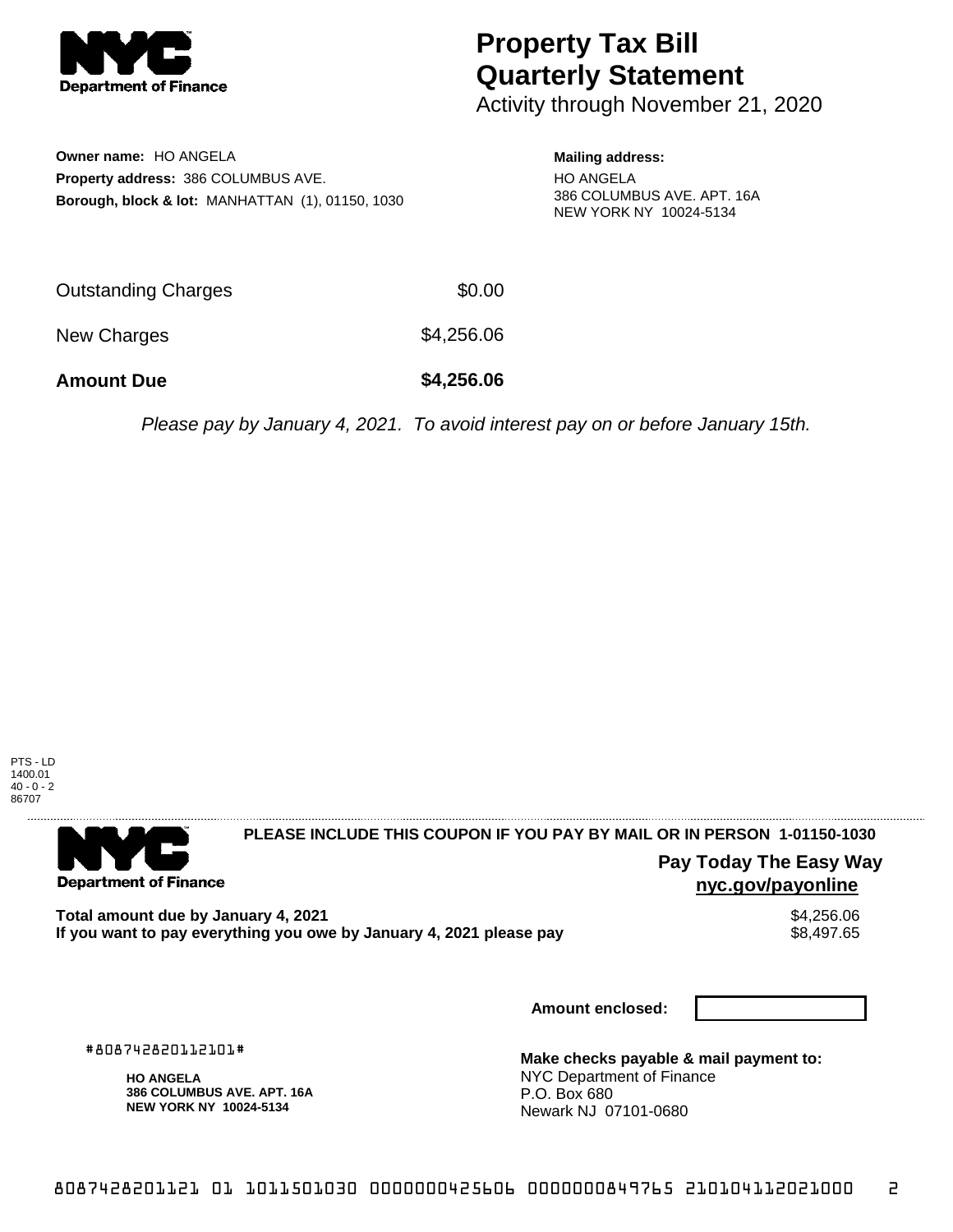

| <b>Previous Charges</b>                                                    |                               |                      | <b>Amount</b>               |
|----------------------------------------------------------------------------|-------------------------------|----------------------|-----------------------------|
| Total previous charges including interest and payments                     |                               |                      | \$0.00                      |
| <b>Current Charges</b>                                                     | <b>Activity Date Due Date</b> |                      | <b>Amount</b>               |
| Finance-Property Tax<br><b>Adopted Tax Rate</b>                            |                               | 01/01/2021           | \$4,401.44<br>$$-176.22$    |
| Co-op Condo Abatement                                                      | 01/01/2021                    |                      | \$30.84                     |
| <b>Total current charges</b>                                               |                               |                      | \$4,256.06                  |
| <b>Tax Year Charges Remaining</b>                                          | <b>Activity Date Due Date</b> |                      | Amount                      |
| Finance-Property Tax                                                       |                               | 04/01/2021           | \$4,401.44                  |
| <b>Adopted Tax Rate</b><br>Co-op Condo Abatement                           | 01/01/2021                    |                      | $$-176.22$<br>\$30.84       |
| Total tax year charges remaining                                           |                               |                      | \$4,256.06                  |
| If you want to pay everything you owe by January 4, 2021 please pay        |                               | \$8,497.65           |                             |
| If you pay everything you owe by January 4, 2021, you would save:          |                               | \$14.47              |                             |
| How We Calculated Your Property Tax For July 1, 2020 Through June 30, 2021 |                               |                      |                             |
|                                                                            |                               | Overall              |                             |
| Tax class 2 - Residential More Than 10 Units                               |                               | <b>Tax Rate</b>      |                             |
| Original tax rate billed<br>New Tax rate                                   |                               | 12.4730%<br>12.2670% |                             |
| <b>Estimated Market Value \$380,204</b>                                    |                               |                      |                             |
|                                                                            |                               |                      | <b>Taxes</b>                |
| <b>Billable Assessed Value</b>                                             |                               | \$171,092            |                             |
| <b>Taxable Value</b>                                                       |                               | \$171,092 x 12.2670% |                             |
| <b>Tax Before Abatements and STAR</b>                                      |                               | \$20,987.88          | \$20,987.88                 |
| Co-op/Condo Abatement 1 Unit<br>Annual property tax                        |                               |                      | $$-3,672.88$<br>\$17,315.00 |
|                                                                            |                               |                      |                             |
| Original property tax billed in June 2020                                  |                               |                      | \$17,605.76                 |
| <b>Change In Property Tax Bill Based On New Tax Rate</b>                   |                               |                      | $$-290.76$                  |

### **Home banking payment instructions:**

- 1. **Log** into your bank or online bill pay website.
- 2. **Add** the new payee: NYC DOF Property Tax. Enter your account number, which is your boro, block and lot, as it appears here: 1-01150-1030 . You may also need to enter the address for the Department of Finance. The address is P.O. Box 680, Newark NJ 07101-0680.
- 3. **Schedule** your online payment using your checking or savings account.

## **Did Your Mailing Address Change?**

If so, please visit us at **nyc.gov/changemailingaddress** or call **311.**

When you provide a check as payment, you authorize us either to use information from your check to make a one-time electronic fund transfer from your account or to process the payment as a check transaction.